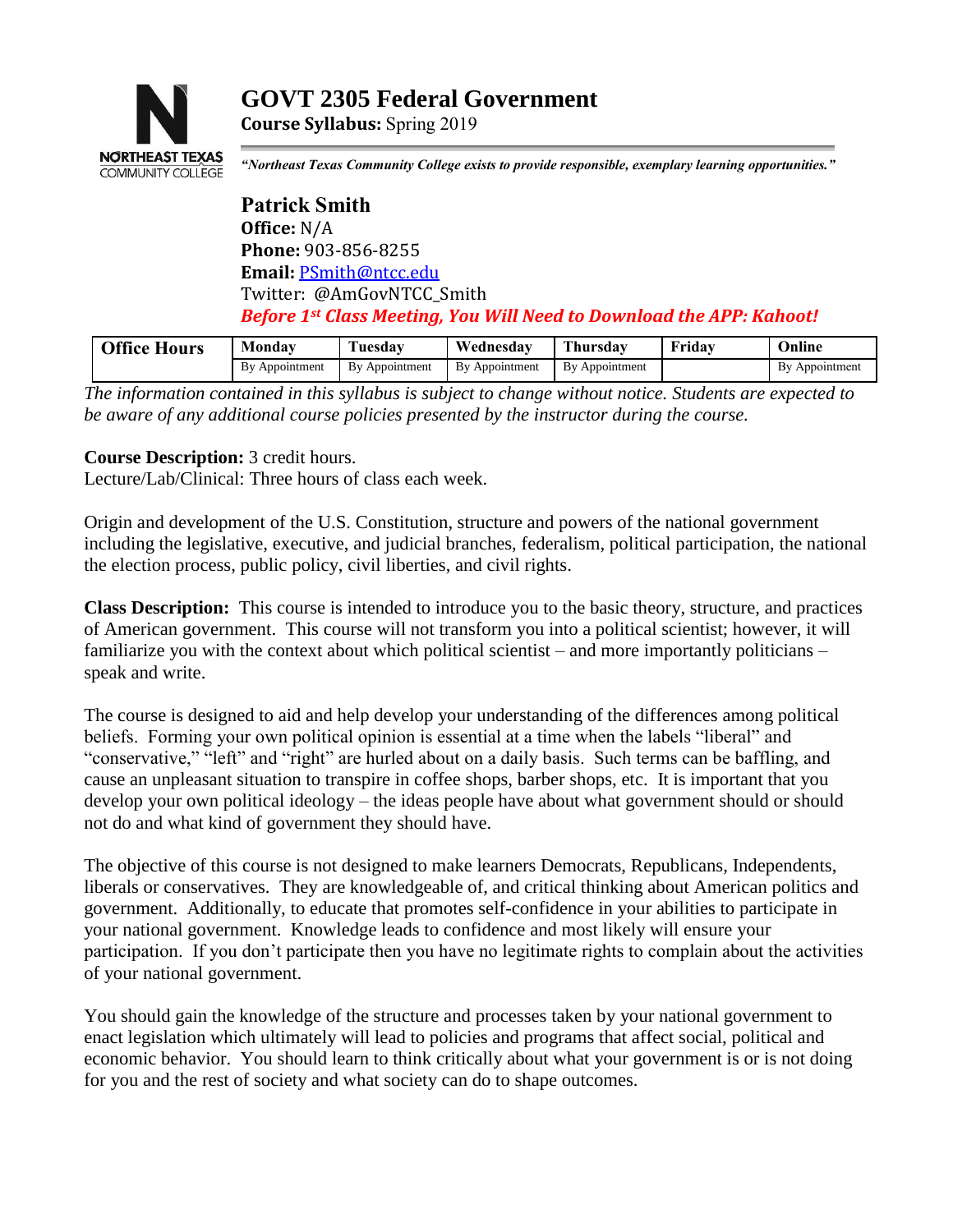## **Required Textbook(s):**

This class will utilize free online textbooks from the following sites: US History.org: <http://www.ushistory.org/gov/index.asp> This Nation: <http://www.thisnation.com/textbook>

You may also use these free online textbooks that are currently available via the Web:

Openstax by Rice University: <http://cnx.org/contents/W8wOWXNF@15.1:Y1CfqFju@8/Preface> USHistory.org: <http://www.ushistory.org/gov/> Flordia.theorangegove.org: [https://florida.theorangegrove.org/og/file/2e74506d-6095-0531-a2fb](https://florida.theorangegrove.org/og/file/2e74506d-6095-0531-a2fb-b04504b885bd/1/9781616101633_LenzHolman.pdf)[b04504b885bd/1/9781616101633\\_LenzHolman.pdf](https://florida.theorangegrove.org/og/file/2e74506d-6095-0531-a2fb-b04504b885bd/1/9781616101633_LenzHolman.pdf)

**Recommended Reading(s):** Dallas Morning News, Wall Street Journal, other newspapers, political magazines, view FOX, CNN, Texas Observer, Politico or other television news programs and the internet.

Resource Material

http://www.politico.com [http://www.drudgereport.com](http://www.drudgereport.com/) [www.realpolitics.com](http://www.realpolitics.com/) Twitter: @AmGovNTCC\_Smith

## **Student Learning Outcomes:**

At the close of this course, students should be able to:

- 1. Explain the origin and development of constitutional democracy in the United States.
- 2. Demonstrate knowledge of the federal system.
- 3. Describe separation of powers and checks and balances in both theory and practice.
- 4. Demonstrate knowledge of the legislative, executive, and judicial branches of the federal government.
- 5. Evaluate the role of public opinion, interest groups, and political parties in the political system.
- 6. Analyze the election process.
- 7. Describe the rights and responsibilities of citizens
- 8. Analyze issues and policies in U.S. politics.

#### **Course Objectives:**

The general objective of this course is to introduce American National government issues and to teach basic tools of analysis. More specifically, the goals of the course are listed below:

The purpose of the course is to acquaint the student with the American government. The student will be introduced to: (a) a framework for analyzing United States politics and government; (b) the constitutional basis for American government; (c) the processes of American politics and government; (d) the institutions of American politics and government; (e) policies of American government.

- 1. Analyze American National government.
- 2. Analyze the constitutional basis for your federal government.
- 3. Analyze and understand the processes of American National politics and government, and the institutions of American National politics and government.
- 4. To help you develop good methods in thinking about national public policy issues. This involves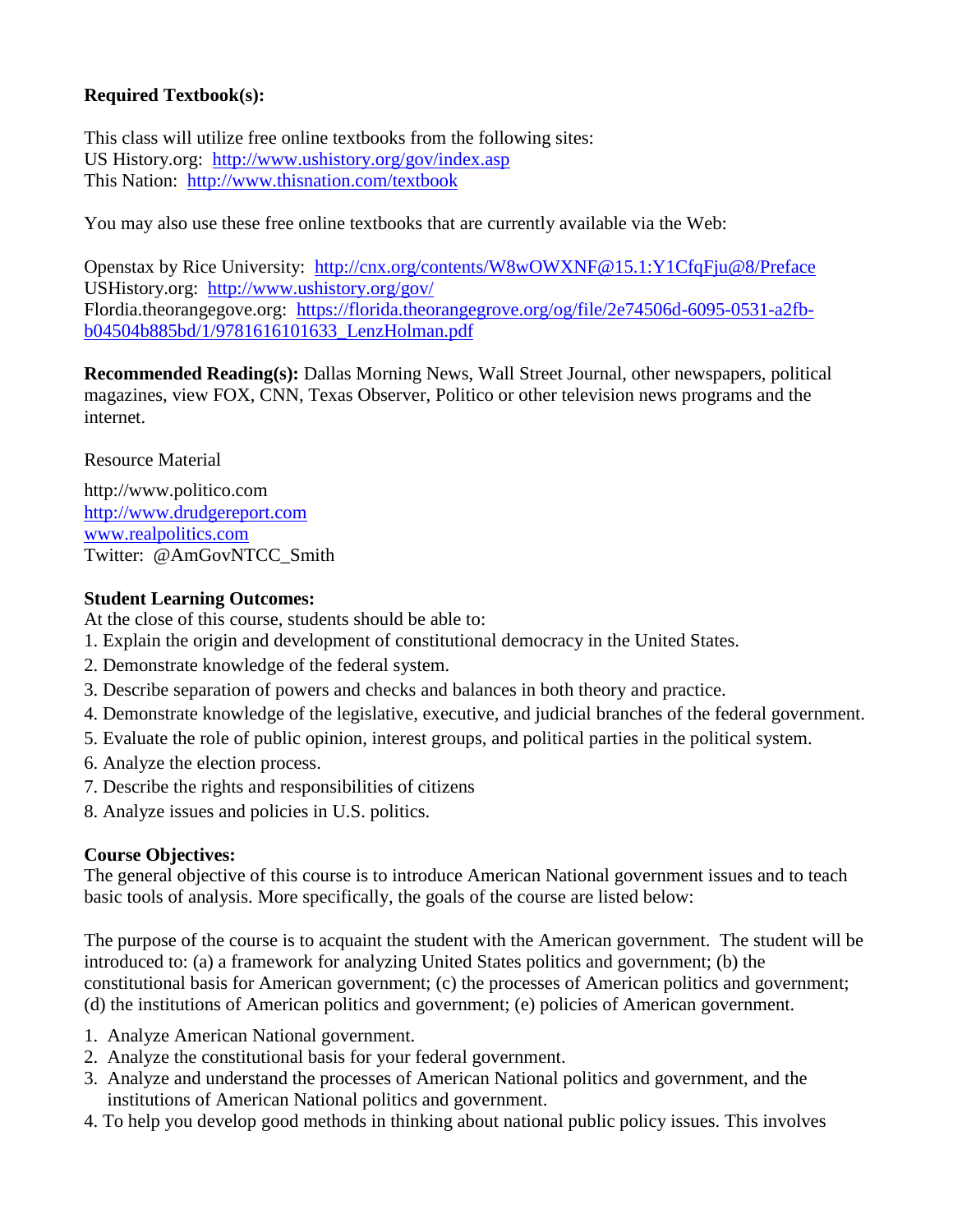specific attention to the process of orderly problem solving by:

- a.Carefully defining the issue.
- b. Mapping out the main alternative ways of achieving the stated objectives.
- c. Carefully analyzing the alternative approaches, and using the appropriate analytical concepts and principles to decide which alternatives or combination of alternatives best "solves" the problem.
- d. Checking the "solution" reached, both for flaws in reasoning and, where feasible, against experience in comparable situations.
- 5. To help you learn to evaluate and use both qualitative and quantitative evidence when conflicting viewpoints and approaches are encountered.

#### **Lessons, Lectures & Discussions:**

Topics of Discussion

| Week of March 25 - 29 | Intro & Expectations; American Political Culture; What is Politics?    |
|-----------------------|------------------------------------------------------------------------|
|                       | (Reading posted within Blackboard course site.)                        |
| Week of April 1 -5    | Constitutional Democracy; Federalism; Why Government; Civil Liberties  |
|                       | (Reading posted within Blackboard course site.)                        |
| Week of April 8 - 12  | Equal Rights; Participation; Political Parties; Media; Interest Groups |
|                       | (Reading posted within Blackboard course site.)                        |
| Week of April 15 -19  | Congress; Legislative Branch                                           |
|                       | (Reading posted within Blackboard course site.)                        |

## **April 17, 2019 MID-TERM EXAM**

| Presidency; Executive Branch; Federal Bureaucracy       |  |  |
|---------------------------------------------------------|--|--|
| (Reading posted within Blackboard course site.)         |  |  |
| Judicial Branch                                         |  |  |
| (Reading posted within Blackboard course site.)         |  |  |
| Judicial Branch; Economic & Environmental Public Policy |  |  |
| (Reading posted within Blackboard course site.)         |  |  |
| Welfare, Education, Foreign and Defense Public Policy   |  |  |
| (Reading posted within Blackboard course site.)         |  |  |
|                                                         |  |  |

## **May 15, 2019 FINAL EXAM**

## **Evaluation/Grading Policy:**

| $\Delta 48$ – 500 points – $\Delta$               |            |
|---------------------------------------------------|------------|
| <b>Total Points</b>                               | 500 points |
| Final Exam                                        | 150 points |
| Mid-Term Exam                                     | 150 points |
| Political Position Assignments (4x25 points each) | 100 points |
| Quizzes $(5x20 \text{ points each})$              | 100 points |

**448 – 500 points = A 398 – 447 points = B 348 – 397 points = C 298 – 347 points = D 000 - 297 points = F**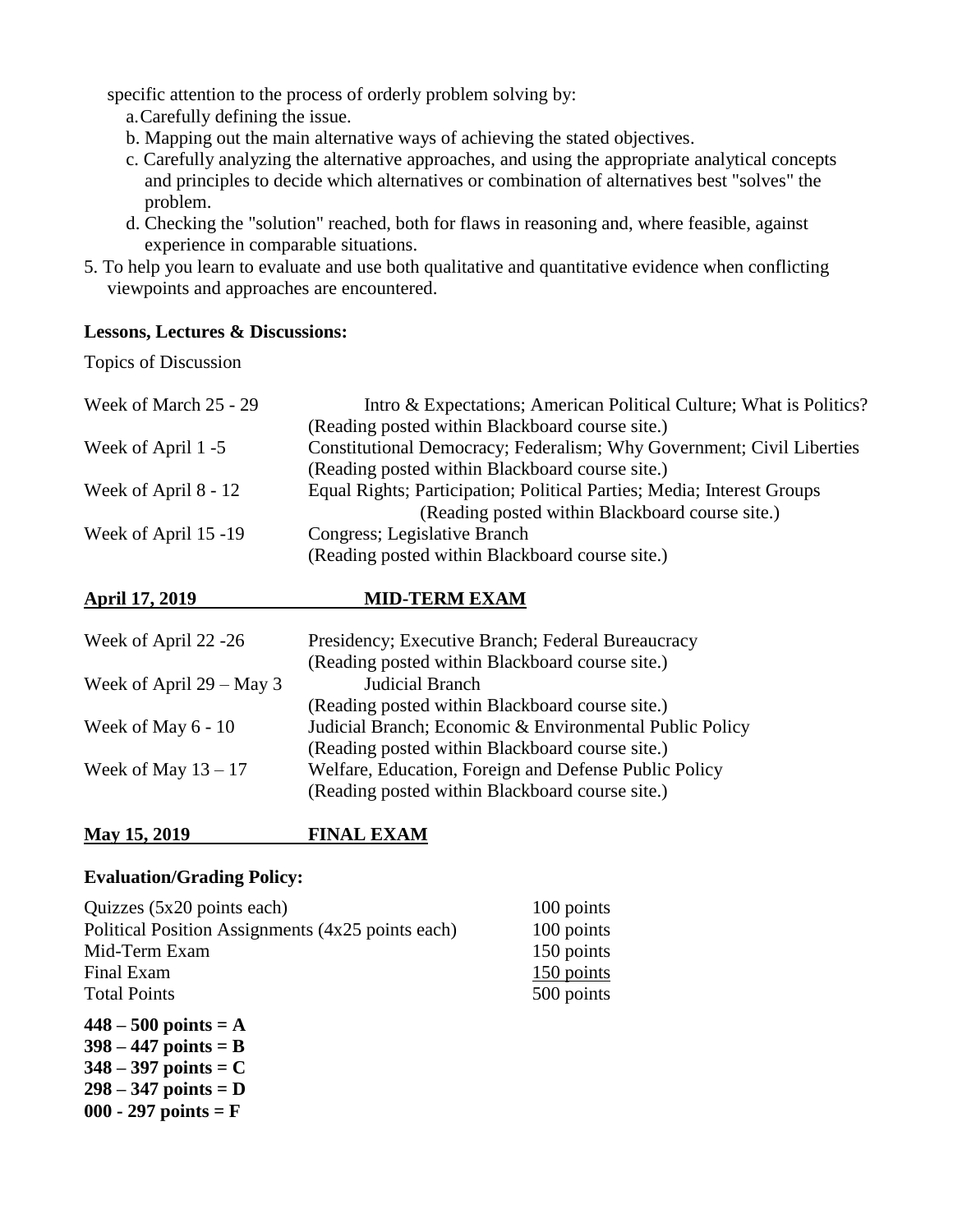## **Late Assignment Penalties**

Past Due 5 Days: Deduct 50 points from assignment More than 5 Days: Zero points for assignment

## **Attendance**

You are urged to attend class each day. A significant portion of each examination is drawn from the classroom material. If you miss class, it is your responsibility to obtain the information missed and see that your assignments are submitted by due dates. If you decide to attend class you must attend the entire class period, unless other arrangements are made prior to class with the instructor. Students who simply arrive in class to hand in an assignment and then leave class will receive a zero on the assignment. Attendance is part of the participation grade.

Missing more than two class meetings will reduce your grade in the course by a full letter grade (i.e. A to B, B to C, C to D, and D to F).

## **Tests/Exams:**

Exams – Two Mid-Term Exam and Final Exam. [Make-Up Examinations] All students are expected to take the examinations on the scheduled dates and times. Only University

approved excuses will be an acceptable reason for a student missing an exam. A student who misses an examination without notifying the instructor prior to the examination and receiving my permission to miss the exam will be assigned a grade of zero.

#### **Assignments:**

#### **Course Requirements**

A. Class Discussion and Participation – Each student has the responsibility to prepare for each class by reading the assigned material and completing all assignments. All students should be prepared to participate in class discussions of the assigned material. You will be exposed to a variety of opinions that may differ from your own. Respect those opinions and use them to help you reflect on why people hold different views. Class attendance is a part of class participation (if you do not attend you cannot participate).

FYI: Attendance is noted without a required roll call.

- B. Political Position Research Assignments The assignment involves researching assigned political position topics and preparing a Power Point or Policy Paper presentation (Instructor will assign in class).
	- The presentation will contain no more than 20 slides per issue (Power Point assignment) and no more than three pages (Policy Paper essay assignment) with proper APA, MLA, etc. format research citations. The final slide will contain your research sources and citations that support your position, views, and opinions. Policy Paper assignments will have a bibliography which is not one of the three pages. The assignment will have a minimum of eight (8) research sources (Wikipedia is not an acceptable source), and be coherently written. The slides or policy paper should be written using correct grammar and punctuation. Format: Typed with a 12 pt. font and double spaced.
	- Students are expected to follow the standard format for references and citations. In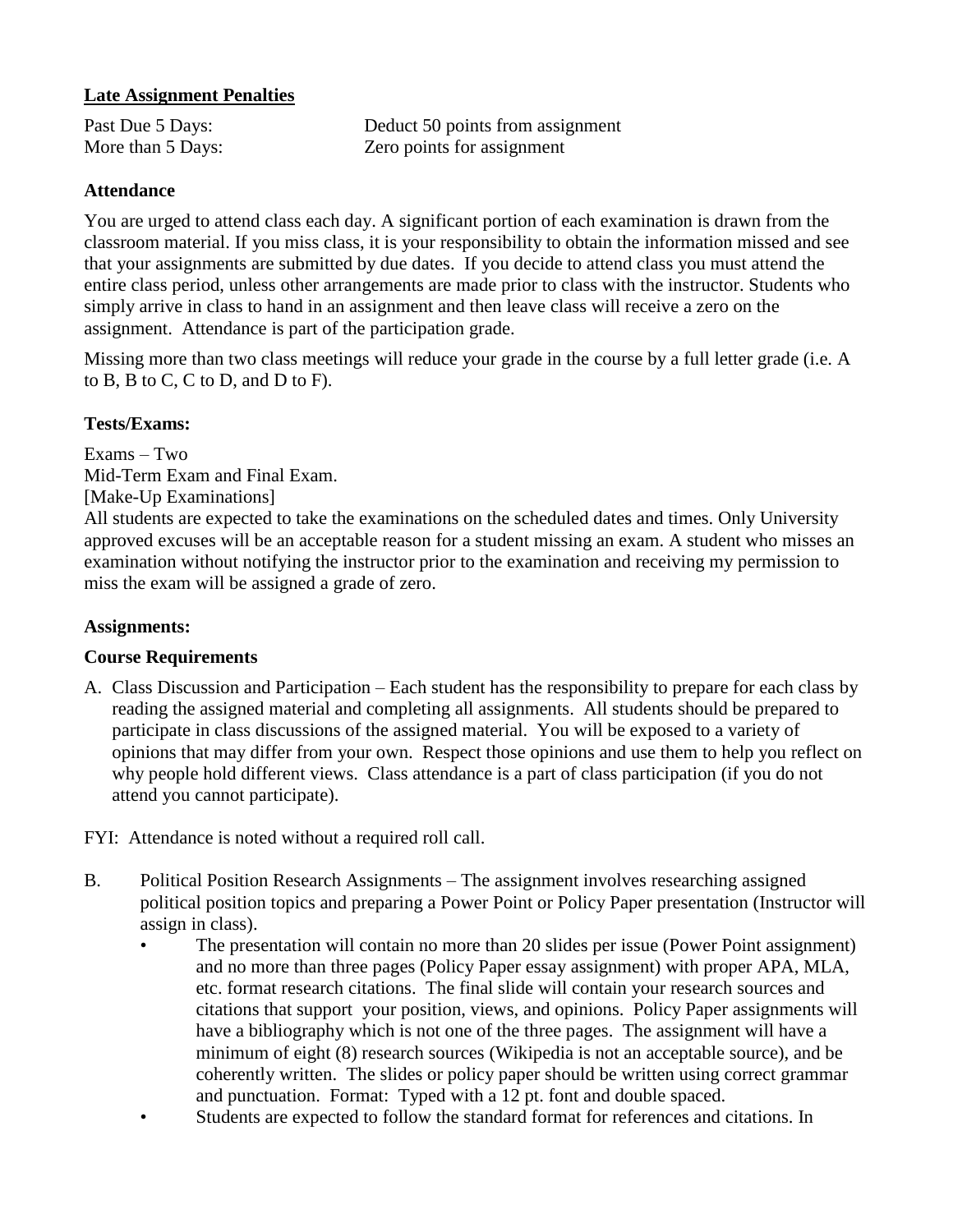addition, the student should be aware that plagiarism will not be tolerated.

- Additional information and topics are provided under Political Position Assignment.
- C. Ouizzes Five  $(5)$  random quizzes throughout the term with each worth 10 points (5 X 20 = 100 points). NO MAKEUP QUIZ WILL BE ADMINISTERED IF ONE IS MISSED.
- D. Exams Two

Mid-Term Exam and Final Exam. [Make-Up Examinations] All students are expected to take the examinations on the scheduled dates and times. Only University approved excuses will be an acceptable reason for a student missing an exam. A student who misses an examination without notifying the instructor prior to the examination and receiving my permission to miss the exam will be assigned a grade of zero.

## **POLITICAL POSITION ASSIGNMENT**

Purpose: The purpose of the Political Position Assignment is threefold: to give the student an opportunity to explore issues in American government, to give the student experience in preparing an annotated bibliography and organizing a compare and contrast Power Point or Political Position presentation, and to assist the student in developing his or her research, analytical, and presentation skills. Unlike a novel, history book, or scientific publication, essays provide you with the versatility to express all the various facets that make you YOU. Since the  $16<sup>th</sup>$  century, essays have served as a means of connection: a way to persuade others to a certain perspective, a medium to tell a story, convey a point and a written record of individual and national histories. Everything we prepare is a learning experience, and we teach ourselves as we explain things to others.

## For more information:

<http://uwf.edu/writelab/handouts/comparisoncontrast/> <http://writingcenter.unc.edu/handouts/comparing-and-contrasting/> <http://researchpaperwriting.info/archives/compare-and-contrast-ideas-for-research-paper-writing/> [http://www.wju.edu/arc/handouts/compare\\_contr.pdf](http://www.wju.edu/arc/handouts/compare_contr.pdf)

TOPICS: Assigned by Instructor.

## **Deadlines: Political Position Assignments are due per instructor instructions as assigned (Power Point or Political Position paper).**

## **Student Responsibilities/Expectations:**

## **Class Attendance**

You are urged to attend class each day. A significant portion of each examination is drawn from the classroom material. If you miss class, it is your responsibility to obtain the information missed and see that your assignments are submitted by due dates. If you decide to attend class you must attend the entire class period, unless other arrangements are made prior to class with the instructor. Students who simply arrive in class to hand in an assignment and then leave class will receive a zero on the assignment. Attendance is part of the participation grade.

Since the lecture-discussion method will be employed in this class, regular attendance is highly encouraged. Students who discontinue attending class will be given an "F" unless they officially withdraw from the course.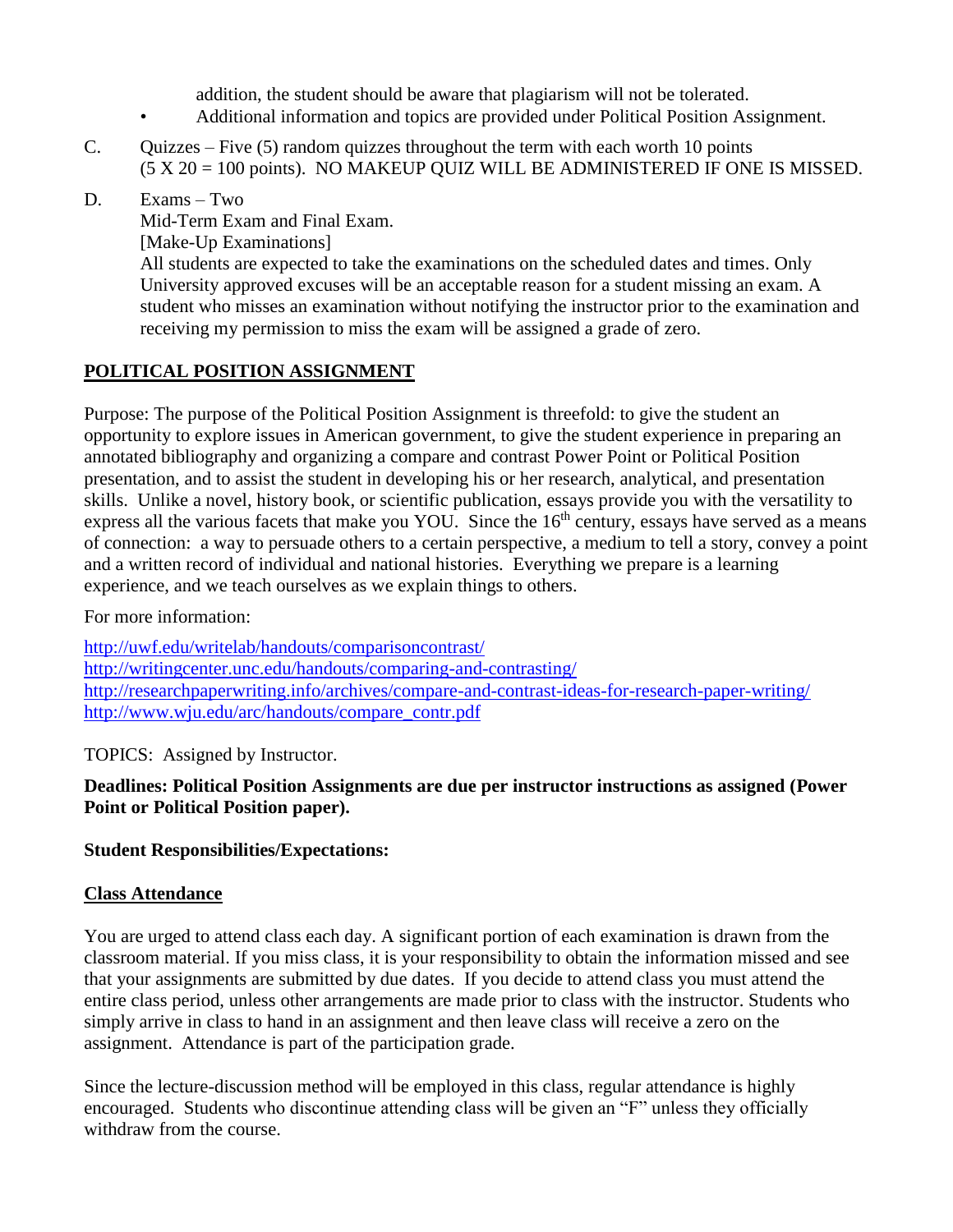Missing more than three class meetings will reduce your grade in the course by a full letter grade (i.e. A to B, B to C, C to D, and D to F).

## **TWO KEYS**

- **1. Completing the assigned readings, problems and turning in the assignments in a professional manner on time.**
- **2. "Believing in yourself and never entertaining the thought of giving up or being unsuccessful." The ability to stick with it, to persevere, to never quit will put you in a position to be successful.**

## **Cell Phones**

All phones should be OFF/Vibrate while classroom instruction is taking place. If a phone rings while attending class an automatic 10 points will be deducted from the overall final grade total. If the same student phone rings twice during the term there will be a 50-point deduction from the overall final grade total. Each additional time will be a 100-point deduction from the overall final grade total. The same applies to text messaging. BOTTOM LINE – PHONES OFF. TEXTING IS NOT ACCEPTABLE.

## **KEY DATES**

| Weekly         | Outside Reading and Discussion Assignments (Check Blackboard Class Site);<br><b>Weekly Written Lesson Assignments</b> |
|----------------|-----------------------------------------------------------------------------------------------------------------------|
| April 17, 2019 | Mid-Term Exam                                                                                                         |
| As Assigned    | <b>Political Position Assignments</b>                                                                                 |
| May 15, 2019   | Final Exam                                                                                                            |

## **PET PEEVES**

Everyone has one or two pet peeves, and instructors are no exception. Author Marjorie Hansen Shaevitz lists these annoyances specific to dealing with students - avoid doing them, not just because it's the right thing to do but because you don't want to be that guy or girl. Pet Peeves include:

1) Not having read the assigned reading prior to class and, therefore, not being able to respond appropriately when called upon by an instructor.

- 2) Talking in class or being otherwise interruptive.
- 3) Playing games or surfing the Web on any electronic device.
- 4) A cell phone ringing.

5) Asking inappropriate or self-serving questions. Examples: "What do I need to know to get an A on this test?" or "Is this going to be on the exam?" Or even worse, earning poor grades and then saying, "I really need to have a good grade in this class; would you change it?"

## **NTCC Academic Honesty Statement:**

"Students are expected to complete course work in an honest manner, using their intellects and resources designated as allowable by the course instructor. Students are responsible for addressing questions about allowable resources with the course instructor. NTCC upholds the highest standards of academic integrity. This course will follow the NTCC Academic Honesty policy stated in the Student Handbook."

#### **Academic Ethics:**